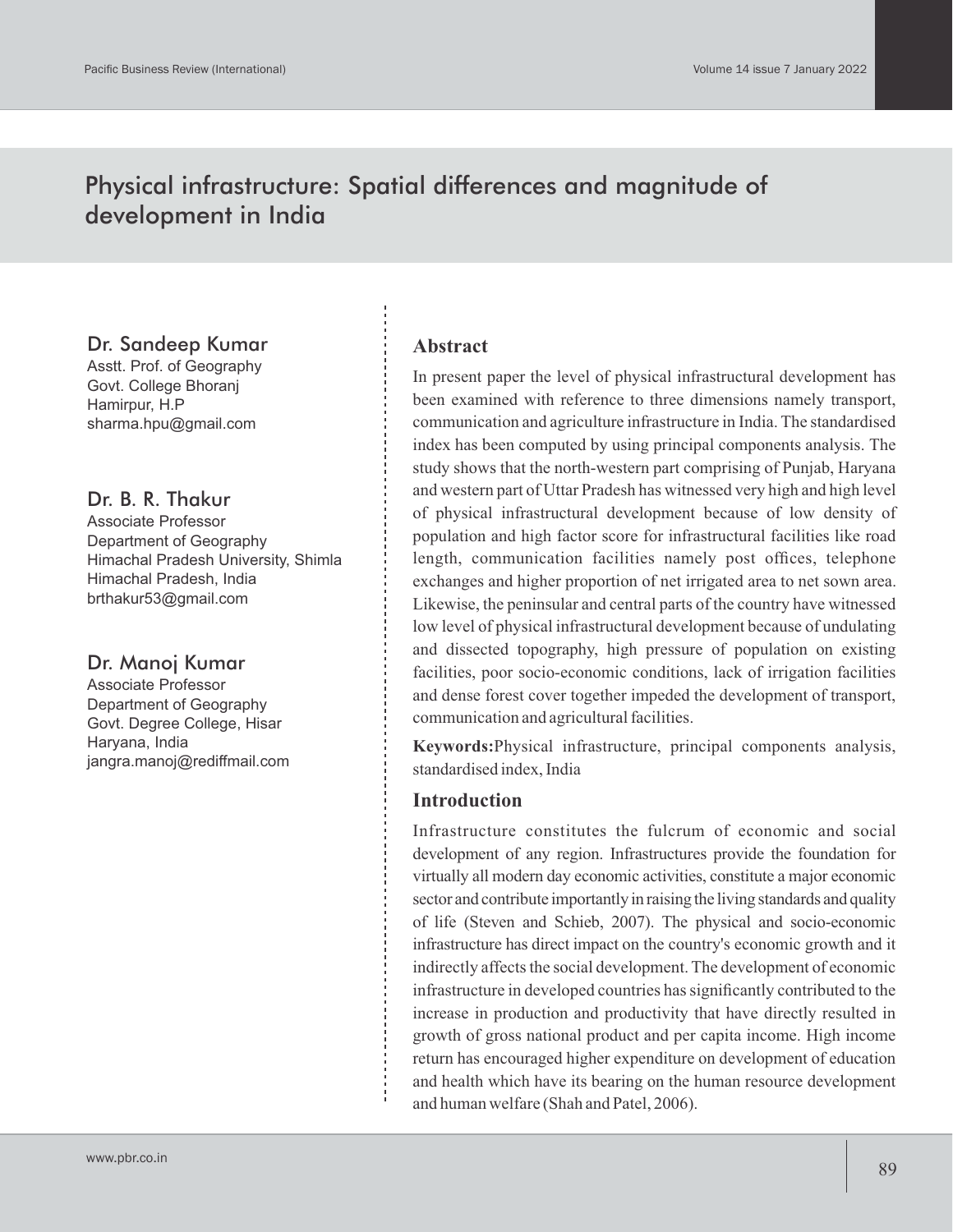In India, the awareness about the importance of infrastructure came very late when it was realized that infrastructure in country is highly inadequate compared to country's needs especially in the fields of transport, power, science and technology without which the country cannot reap the benefit of economic liberalization. Another distinctive feature is that the existing infrastructure is both underutilized and improperly used. The visible signs of shortfalls in capacity and inefficiencies include increasingly congested roads, power failures, long waiting list for installations of telephones and shortage of drinking water. The general picture which emerges is that not only the demand for infrastructural facilities and services continues to outpace supply but also the quality of existing supply is poor. This widening gap between demand and supply of infrastructure also raises the question concerning the sustainability of economic growth in future (Economic Survey, 1997).

The physical infrastructure is the instrument for the formation of the bases and foundation for origin, generation, stimulation, acceleration and continuous production of economic activities and diffusion, distribution and marketing ideas, researches, inventions, technology and production. It also influences directly or indirectly the process of modernization and transformation of society (Verma and Shahi, 1988). Rosenstein observed that physical infrastructure refers to the social overhead capital comprising of all those basic industries like power, transport or communications which must precede the more quickly yielding directly productive investments and constitute the framework or infrastructure and the overhead cost of the economy as a whole (Joshi, 1990). Physical infrastructure is capital intensive as this sector requires huge capital expenditure in some cases i.e. port, power, irrigation, transportation etc. (Bagchi, 2010).

### **Objectives of the Study**

The present study aims at realising the following two objectives:

- a. To study the level of physical infrastructure in terms of roads, communication and agricultural facilities.
- b. To identify the magnitude of variations in the level of infrastructural development in India.

### **Data Base and Methods**

The present study has been undertaken to examine the spatial variations in level of physical infrastructural development at district level in India during 1971, 1991 and 2011 i.e. at an interval of 20 years. The 1971 has been taken as base year for study because of non-availability of the data of certain indicators of physical infrastructural development at district level prior to 1971. The interdistrict variations in physical infrastructural development has been examined with respect to three above mentioned reference years as per the changing administrative units.

The present study is based on secondary data of 1971, 1991 and 2011 census years and related information published by different departments and corporations of each individual state/UT and central government of India. The multitemporal secondary data relating to indices of physical infrastructural development and other related information at the district level have been gathered from directorate of census operations, district census handbooks, planning department, directorate of economics and statistics, directorate of land records and department of health and family welfare of each state/UT of India. The secondary data collection from all states and union territories of the country has been the most herculean task in the present study. The data collection exercise from all the states and UT headquarters was consummated in two phases. The first phase began in month of January, 2015 and completed in March, 2015. The second leg of secondary data collection was completed during April and May, 2015.

The physical infrastructure has been examined with reference to following 3 components, each having varying numbers of indicators:

#### **Transport Infrastructure**

- i. Road length (km) per 100 sq kmof area
- ii. Road length (km) per 10000 of population
- iii. Length of national highways (km) per 100 sq kmof area
- iv. Length of national highways (km) per 10000 of population
- v. No. of registered motor vehicles per 100 sq km of area
- vi. No. of registered motor vehicles per 10000 of population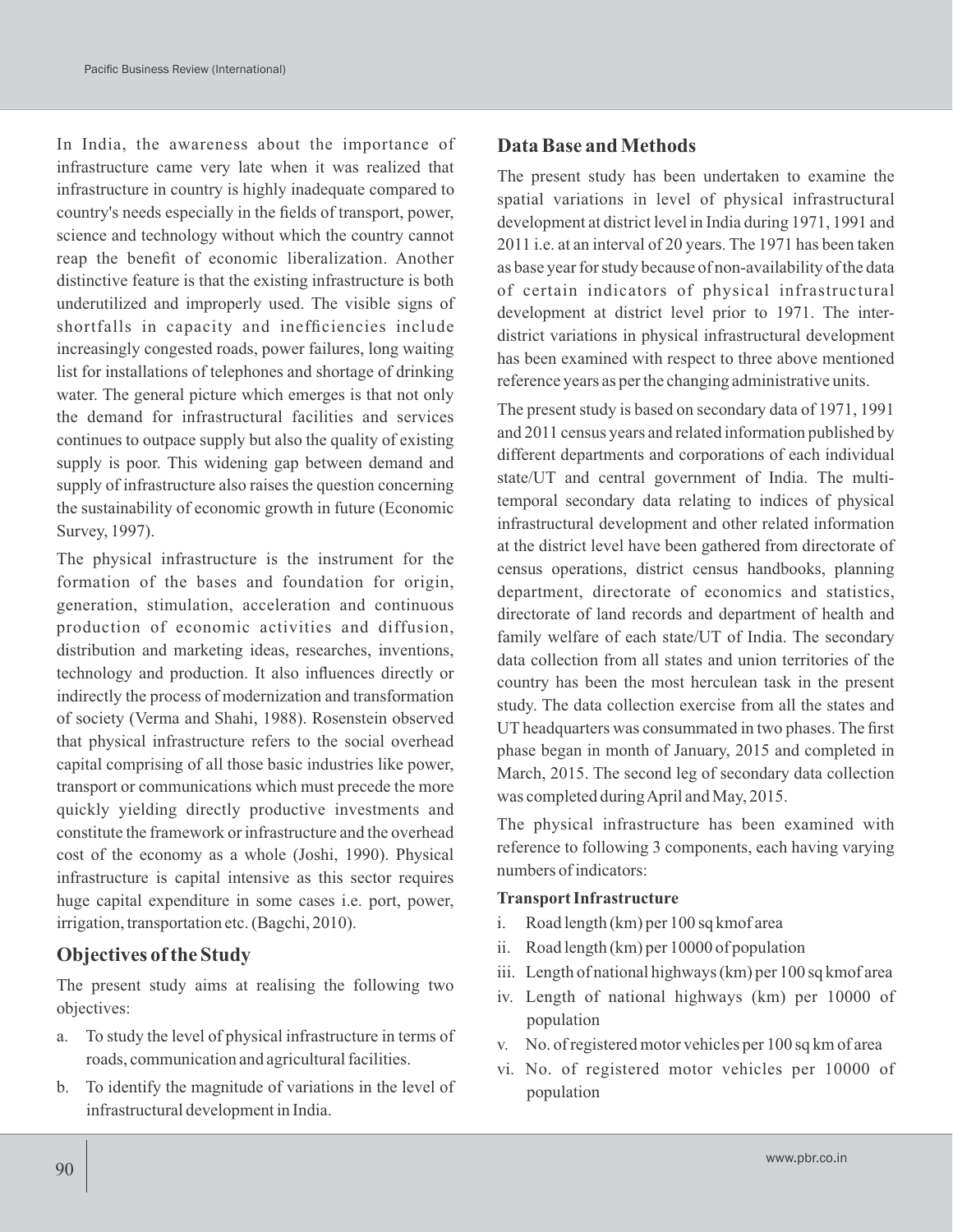#### **Communication Infrastructure**

- i. No. of post offices per 100 sq km of area
- ii. No. of post offices per 10000 of population
- iii. No. of telephone exchanges per 100 sq km of area
- iv. No. of telephone exchanges per 10000 of population

#### **Agricultural Infrastructure**

- i. Net sown area (ha) per 100000 of Population
- ii. Net sown area to total geographical area  $(\%)$
- iii. Net irrigated area to net sown area  $\binom{0}{0}$
- iv. Cropping intensity  $(\% )$
- v. Irrigation intensity  $(\%)$
- vi. Wooden and iron ploughs per1000 ha of net sown area
- vii. No. of tractors 1000 ha of net sown area

In all, 17 indicators have been chosen to examine the physical infrastructure development in the study area. Zscore technique has been used for the standardisation of data for all the variables by using the following formula:

$$
Z = \frac{X - \overline{X}}{\sigma}
$$

Where: X represents the original value of the ith variable in j time

¯Xdenotes the mean value of the ith variable in j time

σ is the standard deviation from the mean value

The development (standardised) index of physical infrastructure has been constructed by using principal components analysis (PCA) method developed by Hotelling (1933) and used by many social scientists including geographers in multivariate statistical analysis. The principal components method of factor analysis has been used to reduce the dimensions of variables that adequately summarize the information contained in the set of original variables into a smaller group of factors with minimum loss of information. The appropriateness of principal components analysis (PCA) technique has been assessed based on standardisation of variables, provision of visual analysis of correlation matrix for all the variables and Kasier-Meyer-Olkin (KMO), a measure of data adequacy. The Z-Score formula has been used to standardise the variables available in different units of measurement. As per visual analysis of correlation matrix, variables having correlation of 0.3 or greater have been considered for the present study. The KMO measure has been more than 0.5 in all cases which indicates the appropriateness of the use of PCA.

In present study, the principal components have been extracted and retained based on four key considerations i.e. i) eigen value more than 1.0, ii) scree plot information, iii) 80 per cent of variance explained and iv) factor loadings greater than 0.50 in rotated components matrix in the present study.

Given the fact that this importance of the factors in measuring infrastructural development index used for mapping and interpretation of individual components of the infrastructure is not uniform. Therefore, for showing the overall level of physical, social and combined infrastructural development, initially, a non-standardised index (NSI) was developed for each district. The NSI is based on the proportion of percentages obtained as weights on the factor score coefficients.

A non-standardized index (NSI) was developed for each district by using the following formula:

 $NSI = \frac{0}{0}$  variance of factor 1/total variance) (factor 1 score) + (% variance of factor 2 /total variance) (factor 2 score) + (% variance of factor n/total variance) (factor n score).

This index measures the development of one district relative to the other on a linear scale. The value of the index can be positive or negative, making it difficult to interpret. Therefore, a Standardized Index (SI) was developed, the value of which can range from 0 to 100, using the following formula:

Standardised Index = 
$$
\frac{\text{(NSI of District 1 - Min NSI)}}{\text{(MaxNSI - MinNSI)}} \times 100
$$

The scores were later reversed to make the interpretation easier; the higher the value, the better the infrastructural development of an area. Further, the Standardised Index (SI) showing the level of infrastructural development at the district level has been divided into following five categories: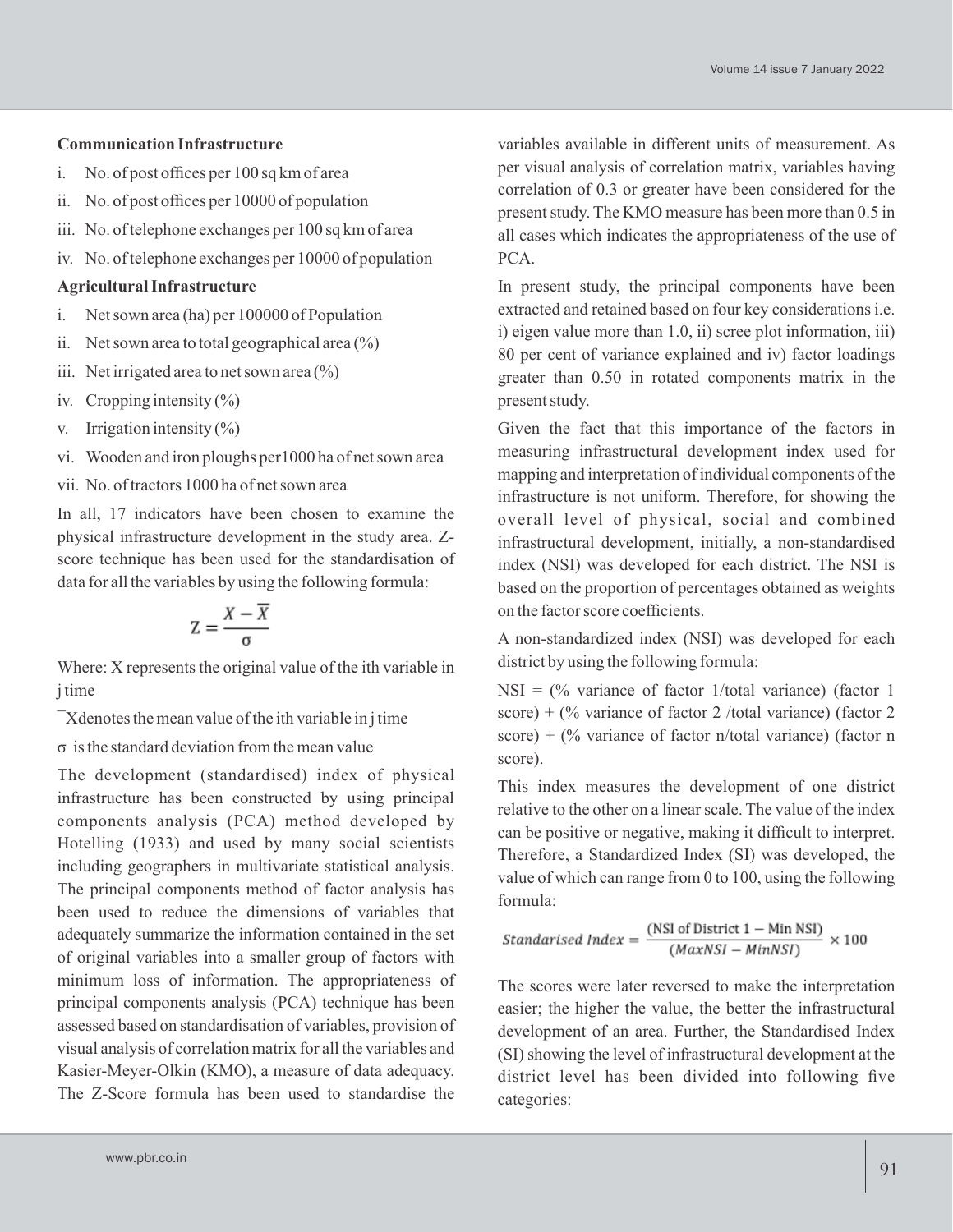| <b>Standardised Index</b>         | <b>Level of Development</b> |  |  |
|-----------------------------------|-----------------------------|--|--|
| More than Mean $+2$ S.D           | Very High                   |  |  |
| Mean + $1$ S.D to Mean + $2$ S.D. | High                        |  |  |
| Mean to Mean $+1$ S.D.            | Moderate                    |  |  |
| Mean -1 S.D to Mean               | Low                         |  |  |
| Less than Mean - 1 S.D            | ery Low                     |  |  |

The inter-district variations have been shown with the help of choropleth maps prepared on GIS platform for all the three reference periods.

## **Results and Discussions**

The development pattern of physical infrastructure between 1971 and 2011 may be examined with reference to following five categories based on standardised index:

## **Areas with Very High Physical Infrastructural Development**

The figs. 1 to 3 illustrate that there has been fluctuation in proportion of area and population covered in very high level of physical infrastructural development category in study area. In 1971, only nine districts (about 3%) of total districts have witnessed very high level of physical infrastructural development which increased to 14 in 1991. The number of such districts slightly decreased to 11 in 2011. Figs.1 to 3 portray that about 1% of the total area of the country has exhibited very high level of physical infrastructural development throughout the study period. However, the proportion of population varied from 3% in 1971 to 4% in 1991. The study shows that in 2011, about 1% of total population of the country was recorded in highly developed category. It signifies that the pace of development of infrastructure is very low than growth of population in the country. It is evident from table 1that in 1971, Delhi district ranked at the top position in development of physical infrastructure followed by Chandigarh, Mumbai, Mahe, Manipur West, Lahaul-Spiti and Yanam districts. In 1991, Chandigarh district replaced the Delhi and occupied top position in the level of physical infrastructural development. The other districts in descending order were Delhi, Hyderabad, Chennai and Lahual-Spiti. The study reveals that in 2011, Chandigarh UT continued with very high level of physical infrastructure followed by Saiha, Lahaul-Spiti, Chennai,

Kolsib, Solan and Panchkula districts. The study reveals that very high level of physical infrastructural development in these districts could be attributed to the benefit of state capital, functioning as nuclei of development resulting into early start of development process and better socioeconomic background. The Lahaul-Spiti, Saiha and Kolasib districts exhibited very high physical infrastructural development because of very low density of population and high factor score for infrastructural facilities like road length, communication facilities namely post offices, telephone exchanges, share of net irrigated area to net sown area. The study points out that all the districts were different in the context of individual indicators or sectoral development. Chandigarh district symptomatic of well-developed transport and communication facilities ranked at the top despite the fact that it had poor agricultural wherewithal.

## **Areas with High Level of Physical Infrastructural Development**

The study reveals that areas with high level of physical infrastructural development comprised of 20 districts in 1971 which increased to 33 in 1991 and 37 in 2011. However, in 1971, about 4% of geographical area was highly developed in physical infrastructure (Fig. 1) which increased to 6% in 1991. The share of developed area decreased to 3% in 2011.It is evident from fig. 3 exhibits that the spatial distribution of districts with high level of physical infrastructural development remained almost same in the areas mainly Punjab and eastern part of Haryana in 2011. The study reveals that there are some districts that have shifted from one category to another because of their being on the margin of scaling cut-off points. As evident from fig. 3 most of the districts of Himachal Pradesh registered moderate level of physical infrastructural development.It has been discovered that proportion of population in high level of physical infrastructural development experienced fluctuating proportion of population from 4.73% in 1971 to about 4% in 2011 it clearly signifies that pace of expansion of physical facilities remained slow than population increase during the study period. The study reveals that areas witnessing high level of physical infrastructural development mainly included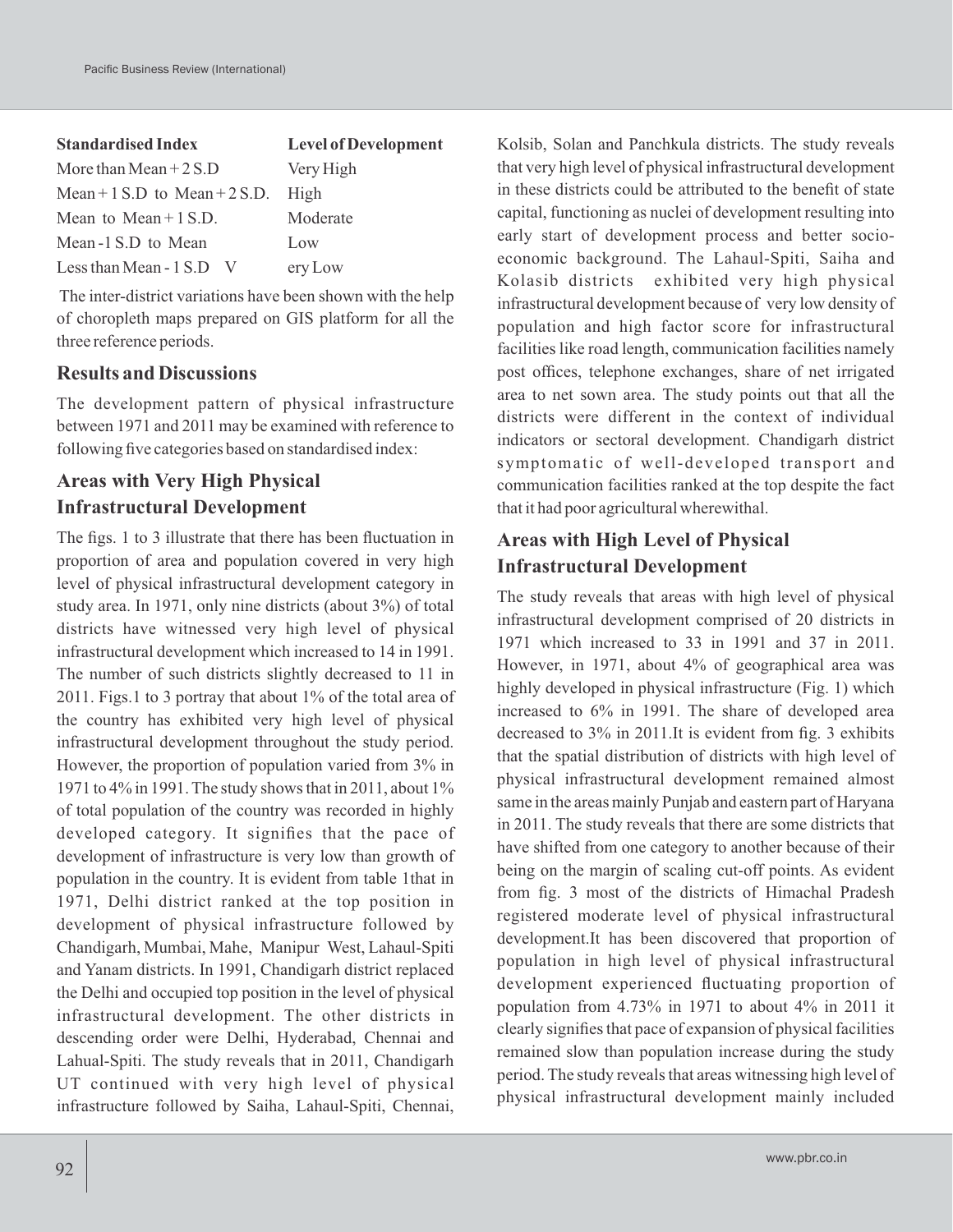whole of Himachal Pradesh, Punjab, northern parts of Haryana and eastern part of Jammu & Kashmir. Fig. 2 also portrait that, a small patches of districts with high level of physical infrastructural development were recorded in western part of Uttar Pradesh (north region), southwestern part of Karnataka (south region) and northern part of Manipur (northeast region).



*Fig. 1: Physical infrastructural development in India, 1971* 

*Fig. 2: Physical infrastructural development in India, 1991*

*Fig. 3: Physical infrastructural development in India, 2011*

|  |  | Table 1: Top 20 districts by physical infrastructural development in India, 1971-2011 |  |  |
|--|--|---------------------------------------------------------------------------------------|--|--|
|--|--|---------------------------------------------------------------------------------------|--|--|

| <b>Reference Years</b> |                     |                  |                     |                  |                     |
|------------------------|---------------------|------------------|---------------------|------------------|---------------------|
| 1971                   |                     | 1991             |                     | 2011             |                     |
| <b>Districts</b>       | <b>Standardised</b> | <b>Districts</b> | <b>Standardised</b> | <b>Districts</b> | <b>Standardised</b> |
|                        | <b>Index</b>        |                  | <b>Index</b>        |                  | <b>Index</b>        |
| Delhi                  | 100.00              | Chandigarh       | 100.00              | Chandigarh       | 100.00              |
| Chandigarh             | 93.62               | Delhi            | 72.47               | Saiha            | 45.87               |
| Mumbai                 | 91.49               | Hyderabad        | 70.32               | Lahaul-Spiti     | 39.13               |
| Mahe                   | 78.60               | Chennai          | 66.95               | Chennai          | 34.67               |
| Manipur West           | 61.59               | Lahaul-Spiti     | 57.19               | Kolasib          | 27.09               |
| Lahaul-Spiti           | 57.10               | Kinnaur          | 50.97               | Solan            | 26.95               |
| Yanam                  | 56.36               | Yanam            | 40.48               | Panchkula        | 24.56               |
| Nainital               | 51.54               | Mumbai           | 38.49               | Kinnaur          | 23.50               |
| Meerut                 | 48.36               | Shimla           | 37.38               | Kiphire          | 22.98               |
| Kinnaur                | 43.93               | Sonipat          | 37.29               | Dibang Valley    | 20.72               |
| Jaisalmer              | 43.93               | Solan            | 35.85               | Ghaziabad        | 20.58               |
| D. Kannada             | 42.41               | Hamirpur         | 35.32               | S.B.S.Nagar      | 19.91               |
| Bulandshahar           | 41.74               | Tawang           | 34.73               | Serchhip         | 19.81               |
| Jammu                  | 40.88               | Karnal           | 31.95               | Kolkata          | 19.79               |
| Muzaffarnagar          | 39.38               | Mahe             | 30.66               | Jalandhar        | 19.20               |
| Manipur North          | 39.11               | Mandi            | 30.56               | Ludhiana         | 19.17               |
| Thrissur               | 38.99               | Kurukshetra      | 30.26               | Faridkot         | 19.15               |
| Shimoga                | 38.49               | Bilaspur         | 29.85               | Kapurthala       | 18.97               |
| Saharanpur             | 38.29               | Sirmaur          | 29.27               | Patiala          | 18.91               |
| DimaHasao              | 38.13               | Firozpur         | 28.77               | Barnala          | 18.54               |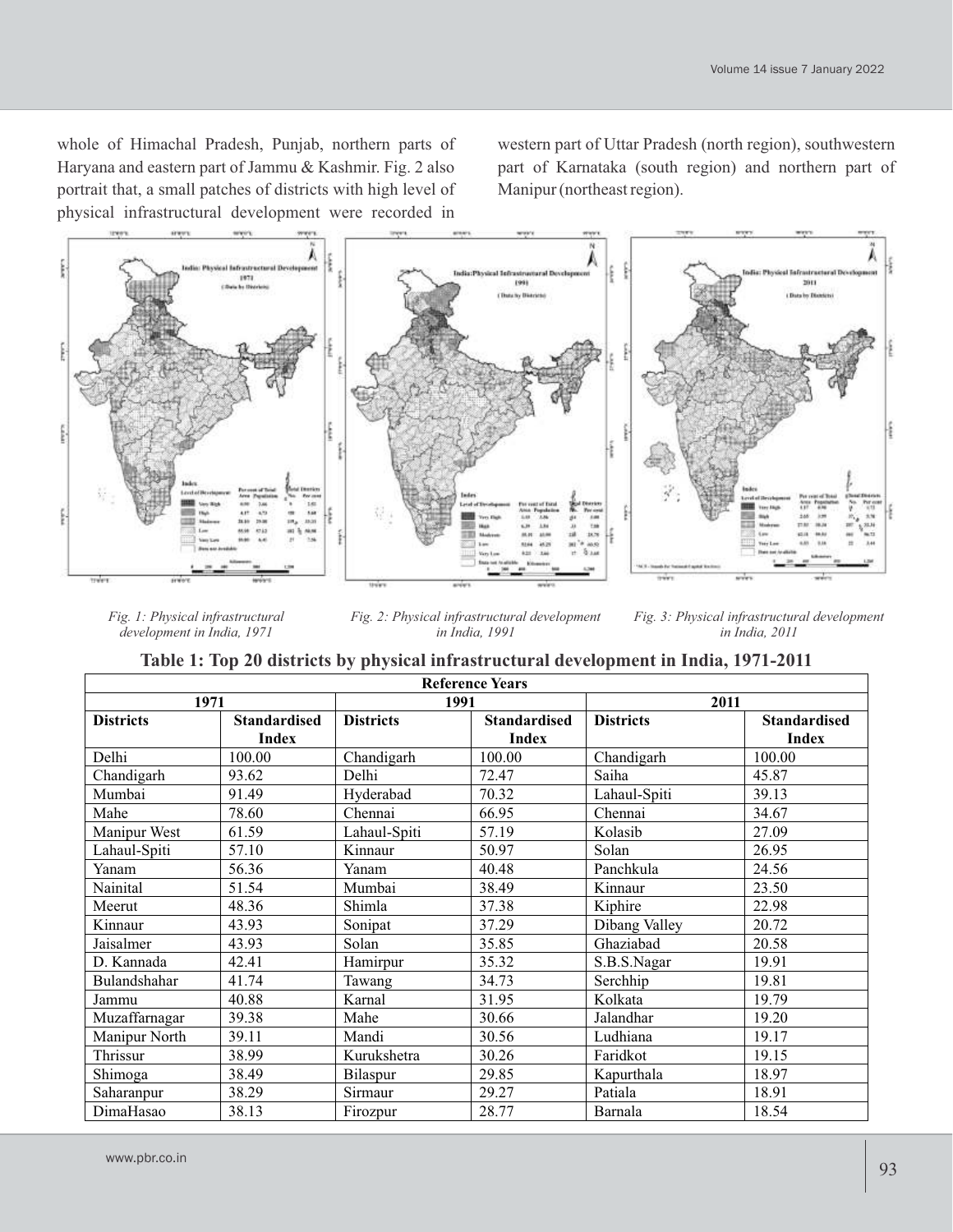## **Areas with Moderate Level of Physical Infrastructural Development**

The figs.1 to 3 depict that in 1971, about 28% of total area of the country was moderately developed in physical infrastructural development which increased to 35% in 1991. It again decreased to 28% in 2011. The study finds out that in 1971, about 30% of total population experienced moderate level of physical infrastructural development which increased to 44% in 1991 and decreased to 30% in 2011. It clearly indicates that between 1991 and 2011 the gap between population size and infrastructural facilities was high than 1971 and 1991.

As per fig.1 in 1971, two distinct clusters along with a certain pockets (especially in southern parts of the study area) with moderate level of physical infrastructural development are visible. First cluster extends over the north western part of the study area covering districts of Jammu & Kashmir, Himachal Pradesh, Punjab, Haryana and western Uttar Pradesh. The second cluster spans over the north eastern region of the study area comprising almost all states of northeast region except Mizoram and Tripura. In 1991, the spatial pattern of moderate level of physical infrastructural development remained almost unchanged with small changes in northeastern region of the country. Fig.3 illustrates that in 2011, majority of the districts of Himachal Pradesh, Haryana, Western Uttar Pradesh, Uttarakhand, Jammu & Kashmir and western parts of Uttar Pradesh in northern part of the country have registered moderate development. Besides, small patches of districts have also been recorded in Tamil Nadu, coastal parts of Andhra Pradesh in southern part and Mizoram and Manipur in north eastern part of the study area. The study finds out that availability of flat terrain, fertile alluvial soil, nearness to national capital and state headquarters and evidences of development processes from British period together facilitated the development of various sectors like transport, communications and agriculture which ultimately resulted into both moderate and high level of physical infrastructural development in the country.

## **Areas with Low Level of Physical Infrastructural Development**

The backwardness in the physical infrastructural development can be gauged from the fact that in 1971, about 56% of total area of the country was poorly developed in physical infrastructural facilities which marginally decreased to 52% in 1991. It again increased to 62% in 2011. Similarly, in 1971, about 57% of total population of the country was recorded in category of low level of physical infrastructural development which decreased to 45% in 1991. Fig.3 depicts that in 2011,

| <b>Reference Years</b> |                     |                  |                     |                  |                     |
|------------------------|---------------------|------------------|---------------------|------------------|---------------------|
| 1971                   |                     | 1991             |                     | 2011             |                     |
| <b>Districts</b>       | <b>Standardised</b> | <b>Districts</b> | <b>Standardised</b> | <b>Districts</b> | <b>Standardised</b> |
| Churu                  | Index<br>0.35       | Guna             | Index<br>0.01       | Thane            | Index<br>0.81       |
| Barmer                 | 6.75                | Hamirpur         | 0.12                | Yavatmal         | 0.99                |
| Osmanabad              | 9.50                | Durg             | 0.25                | Buldana          | 1.76                |
| Nagaur                 | 9.53                | Rajnandgaon      | 0.58                | DakshinBastar    | 2.09                |
| Gulbarga               | 9.65                | Vidisha          | 0.72                | Nadurbar         | 2.38                |
| Jalor                  | 10.30               | Sagar            | 0.79                | Nabarangpur      | 2.39                |
| Akola                  | 10.89               | Surguja          | 0.99                | Shahdol          | 2.45                |
| Parbhani               | 11.41               | Sidhi            | 1.09                | Solapur          | 2.48                |
| Tonk                   | 11.48               | Ujjain           | 1.25                | Nagpur           | 2.56                |
| Raichur                | 11.71               | Jhabua           | 1.33                | KurungKumey      | 2.62                |
| Aurangabad             | 12.13               | Shahdol          | 1.59                | <b>Bastar</b>    | 2.66                |

**Table 2: Bottom 20 districts by physical infrastructural development in India, 1971-2011**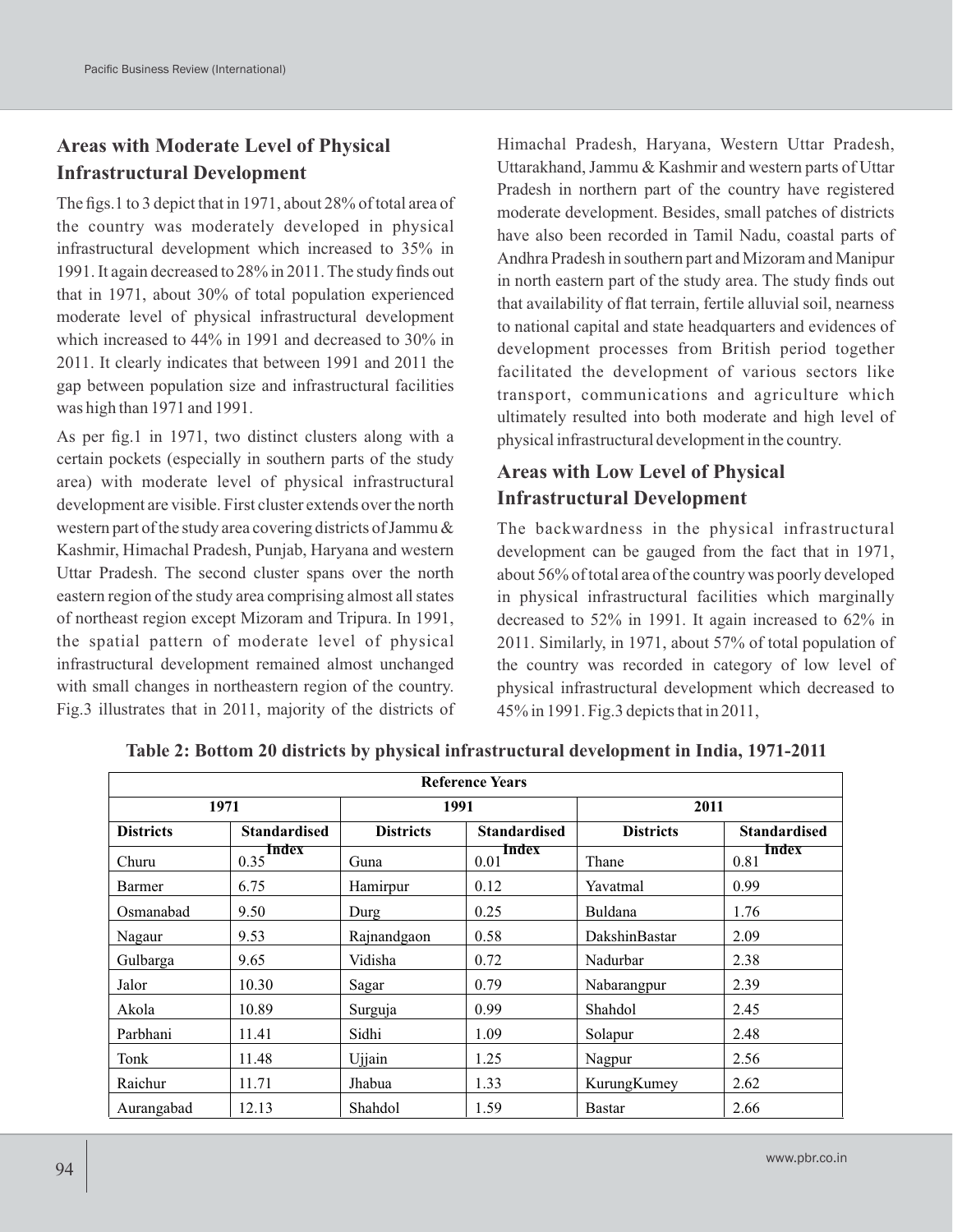| <b>Reference Years</b> |       |          |      |                     |      |  |
|------------------------|-------|----------|------|---------------------|------|--|
| 1971                   |       |          | 1991 |                     | 2011 |  |
| Buldana                | 12.46 | Bhopal   | 1.72 | Ramanagara          | 2.67 |  |
| Bid                    | 12.47 | Indore   | 2.00 | Amravati            | 2.86 |  |
| Mahbubnagar            | 12.50 | Yavatmal | 2.23 | Gulbarga            | 2.91 |  |
| Yavatmal               | 12.63 | Khargone | 2.23 | Umaria              | 2.93 |  |
| Nanded                 | 12.68 | Satna    | 2.27 | <b>Uttar Bastar</b> | 2.95 |  |
| Jhunjhunu              | 12.75 | Thane    | 2.30 | Akola               | 2.96 |  |
| Amravati               | 13.17 | Banda    | 2.43 | Nanded              | 2.97 |  |
| <b>Dharwad</b>         | 13.74 | Shajapur | 2.46 | South Twenty Four   | 2.98 |  |
| Anantapur              | 13.80 | Jodhpur  | 2.46 | Parganas<br>Latur   | 3.10 |  |

about 60% of the total population of the country has witnessed poor availability of physical infrastructural facilities. It is a matter of great concern that an overwhelming share of population still grappled with the problem of poor physical infrastructure. A lot needs to be done in this regard. The study reveals that in 1971, whole of Rajasthan, Madhya Pradesh, Maharashtra, Andhra Pradesh, Odisha, Bihar, Gujarat and West Bengal, central & eastern part of Uttar Pradesh have displayed low level of physical infrastructural development. Besides, majority of the districts of the Meghalaya, Nagaland and central part of Arunachal Pradesh also recorded low composite index for physical infrastructure (Fig. 1). The study indicates that development pattern of physical infrastructure has remained almost unchanged with few variations in 1991 and 2011. As evident from figs. 1 to 3 that the large areas in peninsular plateau and eastern part of the study area continued to reel under poor physical infrastructure in India.

The study points out that the undulating and dissected topography, scarcity of rainfall, lack of irrigation facilities because of absence of volume of water in rivers, poor socioeconomic conditions, high pressure of population on existing facilities, dense forest cover and dearth of underground water together jeopardised the development of transport, communication and agricultural facilities in these areas.

## **Areas with Very Low Level of Physical Infrastructural Development**

Figs. 1 to 3 exhibits that in 1971, about 11% of geographical area comprising 6% of population had witnessed very low development of physical infrastructure. In 1991, there was stagnant improvement in physical infrastructural development which is evident from declining area i.e.  $5\%$ about 4% population of the country. During next two decades, the pace of development of physical infrastructure slowed and extended over about 7% area served 5% population of the study area in category of very low level of physical infrastructural development. It is evident from fig. 1 that in 1971, the areas registering very low composite index were largely located in central parts of the Maharashtra, Rajasthan, northern part of Karnataka, northwestern part of Madhya Pradesh and western part of Andhra Pradesh. In 1991, majority of the districts of Madhya Pradesh also displayed low composite value in physical infrastructure. The study reveals that in 2011, very low level of physical infrastructural development has been recorded in central and eastern parts of Maharashtra and southern parts of Chhattisgarh.

Table 2 represents the districts performing very poorly in physical infrastructural development during 1971 to 2011. It indicates that in 1971, Churu district ranked at the bottom place followed by Barmer, Osmanabad, Nagpur, Gulbarga and Jalor districts. In 1991, Guna district was at the bottom place followed by Hamirpur, Durg, Rajnandgaon, Vidisha and Sagar districts. The study reveals that in 2011, Thane district has recorded lowest composite index value